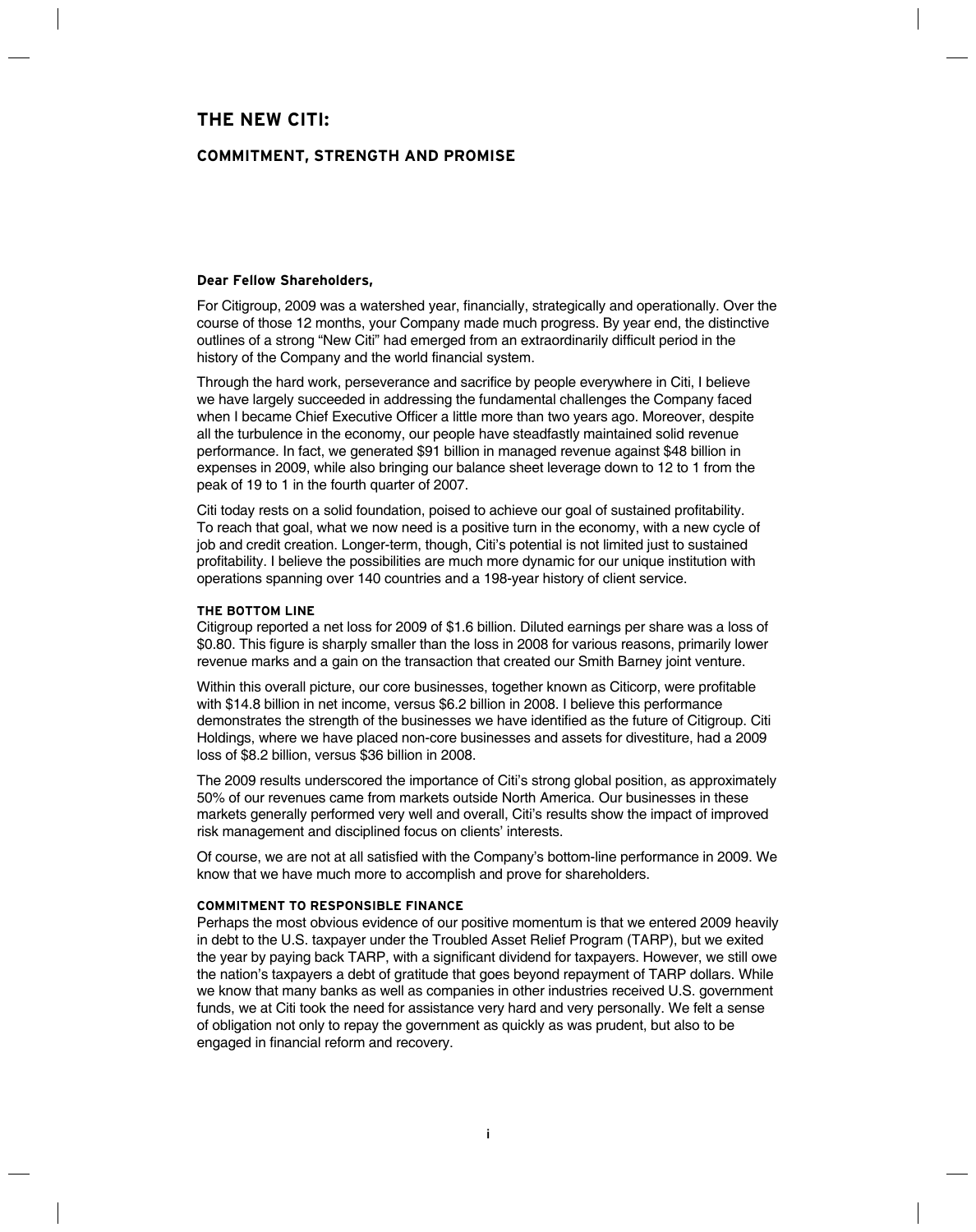We committed ourselves to what we call "responsible finance." That means, first, we will serve the true interests of our customers above anyone else. If we do that successfully, we will be generating real, sustainable value for shareholders. Second, we will be a significant contributor to economic recovery. To us, these are the best, most meaningful ways to repay taxpayers fully for the support we received.

The strategic heart of the commitment to responsible finance is that Citi will be a bank first and foremost. Our core mission is not to be a financial supermarket or a "shadow bank." Everything we do and represent will emanate from the basic functions of a true bank – to accept deposits, commit capital to clients, lend to individuals, transact for customers and live up to the highest standards of trust and integrity.

# **A Strong Foundation for Growth and Profitability**

In 2009, Citi's progress covered the prerequisites for consistently strong profitability: financial strength, operating efficiency, strategic clarity, and the world-class talent to create and maintain all these fundamentals. Each is also essential to the practice of responsible finance.

# **Financial Strength**

While Citi started the year as a TARP institution receiving "exceptional financial assistance," by the end of the year our capital and liquidity positions were among the strongest in the banking world. We repaid TARP and exited the loss-sharing agreement with the U.S. government. Tier 1 Common rose by nearly \$82 billion to more than \$104 billion, with a ratio of 9.6%, and we had a Tier 1 Capital Ratio of 11.7% – one of the highest in the industry. Structural liquidity, at 73%, was in excellent shape. The allowance for loan loss reserves stood at \$36 billion or 6.1% of loans. Worldwide, deposits grew by 8% to \$836 billion.

The other essential component of Citi's revived financial strength has been a large reduction in our risk exposure. By year end, we had reduced assets on our balance sheet by half a trillion dollars, or 21%, from peak levels in the third quarter of 2007. This includes a substantial decline in our riskiest assets over those years.

The actions we took restored Citi's financial strength and therefore were essential. I deeply regret that they also resulted in significant dilution for our shareholders.

Citi remains committed to preserving our considerable financial strength and remaining one of the strongest banks in the world.

#### **Operating Efficiency**

We already have reduced the size of the Company by 21%, as measured by assets. Efforts to centralize operations and technology, as well as other functions, contributed to new efficiencies and clearer accountability for performance. We are improving and creating technology to support our clients in a fast-changing, innovative world. In 2009, we also cut annual expenses by \$11 billion (excluding the goodwill impairment recorded in 2008). Throughout the Company, there are stringent new cost controls in place, and the size of our enterprise is being steadily reduced by the divestiture of non-core assets in Citi Holdings.

In addition, we have lowered headcount by nearly 110,000 since the peak in 2007. For me, the reductions were some of the most difficult and personally painful of the actions we took, yet they were absolutely necessary, given the state of both the economy and the Company.

#### **Strategic Clarity**

As we wrestled with Citi's challenges in 2008, we determined that no meaningful improvement in our performance or culture could be made unless we sharpened the strategic focus of our businesses. Our business priorities were not well-defined largely because we were in too many diverse operations. Consequently, we undertook a wide-ranging, dispassionate analysis of Citi's businesses. Nothing was sacred. Everything was weighed against a careful study of the trends driving future economic growth, including globalization, emerging markets, consumer demographics, the dynamics of funding and risk transfer, as well as many others.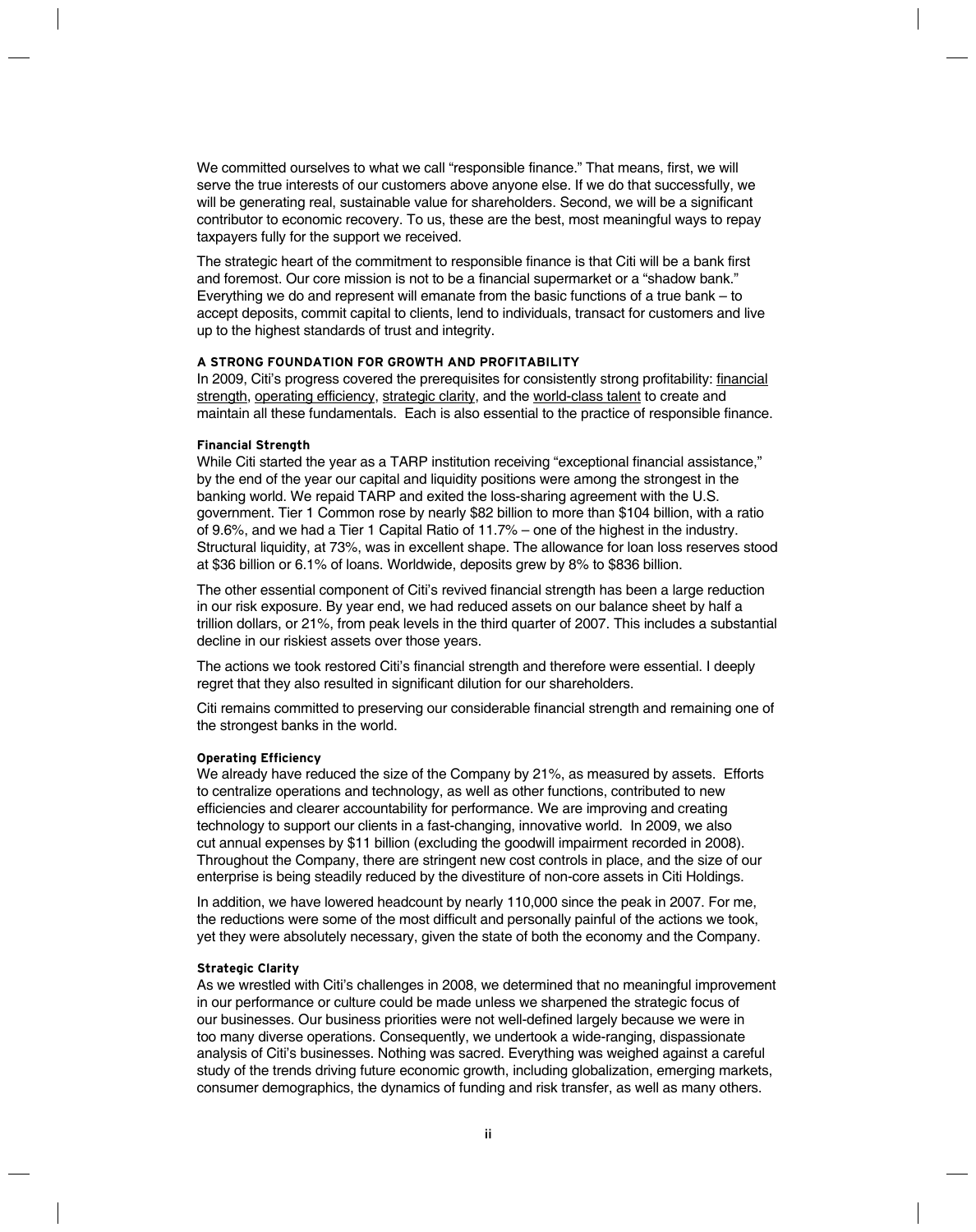The outcome of this examination was that we realigned the Company's many and diverse businesses into two primary operating segments: Citicorp and Citi Holdings. This action clarified for our employees and all other stakeholders our strategic priorities for the future of Citigroup in the United States and around the world.

Into Citicorp, we placed the businesses that are core to our strategy and that offer shareholders the greatest earnings potential within appropriate risk parameters. These businesses are:

- Global Transaction Services
	- Treasury and Trade Solutions
	- Securities and Fund Services
- Securities and Banking
	- Global Banking
	- Global Markets
	- Citi Private Bank
	- Citi Capital Advisors
- Regional Consumer Banking
	- Four Regional Consumer Banks in North America, EMEA (Europe, Middle East, and Africa), Latin America and Asia that each include retail banking, local commercial banking and Citi-branded cards

These businesses position us squarely against the world's high-growth markets and products. Our core mission is to be *the* global bank for institutions and individuals, and to serve our clients with distinction. We bring them unique value through our global reach and innovative solutions.

In Citi Holdings, we assembled assets and businesses that are not central to our strategy. Some have significant value in their own right. Some have iconic brand names. Many are economically sensitive. Citi Holdings encompasses:

- • Brokerage and Asset Management, which includes the Morgan Stanley Smith Barney joint venture
- Local Consumer Lending
	- North America, which includes residential and commercial real estate loans; auto, student and personal loans; and retail partner cards
	- International, which includes Western Europe consumer banking and other consumer finance franchises around the world
- Special Asset Pool, which includes non-core assets, many of which are illiquid in current markets

We are managing the Citi Holdings businesses with an eye toward tightly controlling their risks and divesting them as quickly as market conditions and other factors enable us to maximize their value. Since the end of 2007, we have completed more than 35 divestitures. Our riskiest assets, which are pooled in Citi Holdings, already have been substantially reduced, as I have noted, and they will continue to shrink. Overall, Citi Holdings assets have declined by \$351 billion, or almost 40%, over the past two years. Financial resources gained from our ongoing divestitures are being reallocated to Citicorp.

Our restructuring of the Company for strategic clarity, I should add, has been an important means of achieving further operating effectiveness and efficiency because we have expedited sound decision-making on asset and liability management, capital allocation and other priorities.

# **World-Class Talent**

Of course, all of our accomplishments would mean very little for the future of Citi without the right people and management in place to execute our plans. Talent is the bedrock of our strategy. In the slightly more than two years since I became CEO, we have extensively revamped the leadership of Citi and its businesses, not only at the very top but also throughout our organization.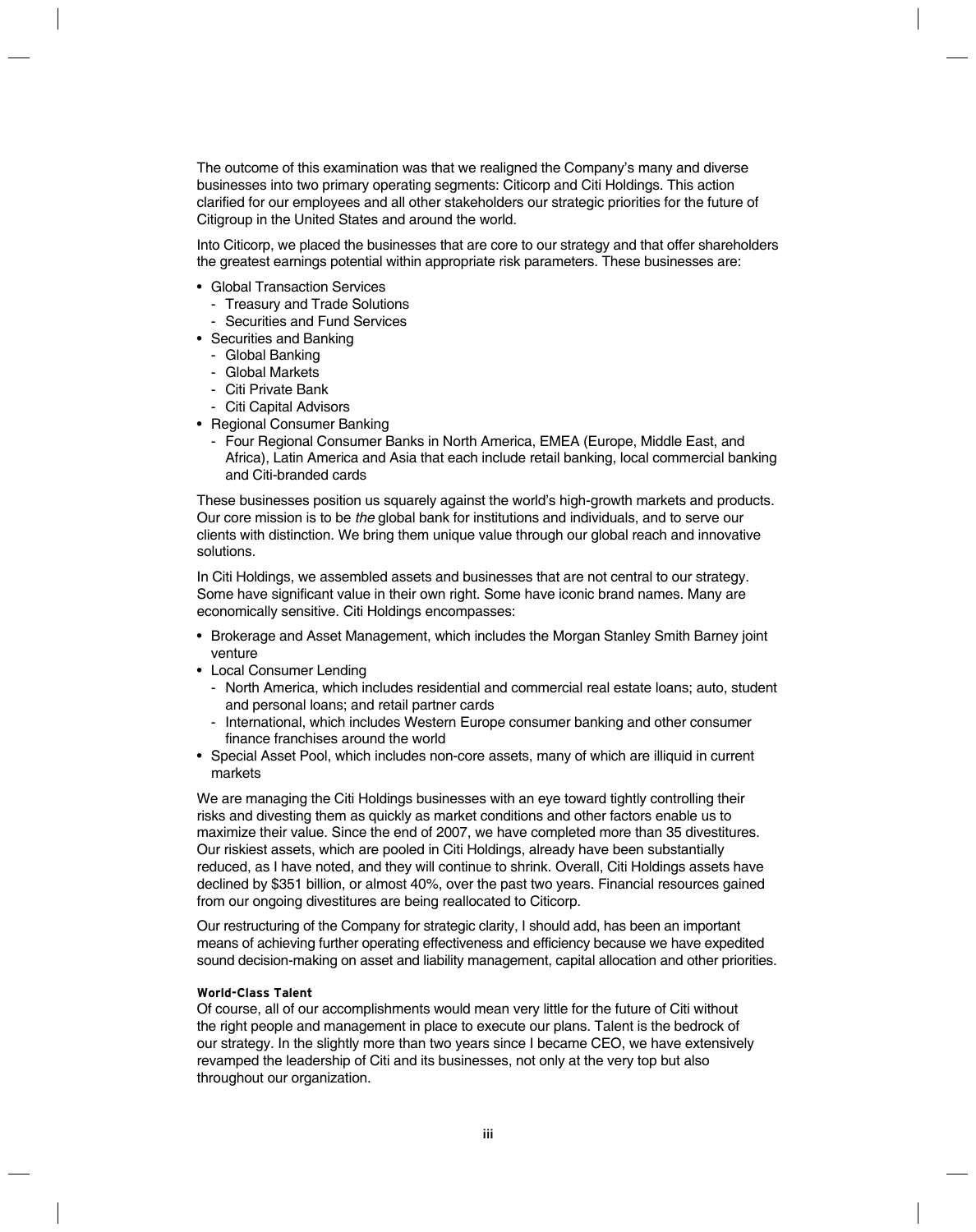We have been successful in recruiting more than our share of the very best people in our industry. In risk management, for instance, the leadership team was thoroughly overhauled with an impressive array of veteran talent from outside, as well as inside, Citi. In our operating businesses, we have emphasized the recruitment of individuals with the experience and expertise to carry out a strategy distinctively geared to our sharp client focus, vast global network and constant innovation. Our leaders also meet another essential criterion: they embrace a team-oriented, collegial approach to their work. That is an essential aspect of the new Citi culture.

At the Board of Directors level, there also have been impressive additions of talent important to our positioning for the future. During 2009, seven new non-management directors joined the Board. They bring to Citi distinguished backgrounds of success in banking or financial services as well as other closely related experiences that help support the execution of our strategy.

In sum, 2009 was a year when we laid a strong foundation for Citi, with financial soundness, new operating efficiency, strategic clarity and world-class talent.

# **Fundamentals of Citi's Strategy**

As we build shareholder value on the strength of that base, the essential elements of our strategy are client focus, global strength and constant innovation. All three are tightly woven together in the fabric of our strategy, but client focus is the dominant thread throughout.

#### **Client Focus**

Everything we do must serve the customers' interests first. This is our uncompromising mandate, and our managers around the Company will be held accountable for meeting it. Obviously, the financial system as a whole strayed from this customer-centric focus, and the consequences around the world have been stark.

We are concentrating our operations and our people directly on customers in many different ways. At the broadest level, we reorganized the Company so that our products, services and investments will be readily responsive to local clients' needs. For example, rather than have the CEOs of our businesses run operations across regions globally, we installed regional CEOs in most areas. We also have emphasized investment in local markets and have customized tailoring of products to those areas. In our hiring practices, we have prioritized more than ever the recruitment of local residents. For instance, in our Institutional Clients Group today, 99% of our employees outside the United States are local or regional hires.

#### **Global Strength**

We are determined to capitalize fully on Citi's most immediately distinctive trait that our competitors cannot match: the strength of our global positioning and network. For nearly 200 years, Citi has been creating an international network. Today, it includes an on-site presence in nearly 100 countries and operations in more than 140. This is one reason why 95% of the *Fortune* 500 companies and 85% of the global *Fortune* 1000 are our clients. Citi is integrated into the economic life and communities we serve in developed and emerging markets around the world. No competitor has a global presence approaching ours, so we have a clear advantage, particularly in view of major trends that are increasingly driving economic growth in the world:

*• We are seeing a rising wave of middle-class consumers in emerging markets. In the past, the U.S. consumer was by far the main source of credit creation and spending in the world. Now there is a seismic shift toward consumers elsewhere, and they will be a major factor, along with those of us in the United States, in generating the next credit and spending cycle that will revive world economic growth. Of course, the millions who are rising into the middle class also will require increasingly sophisticated and convenient banking services.*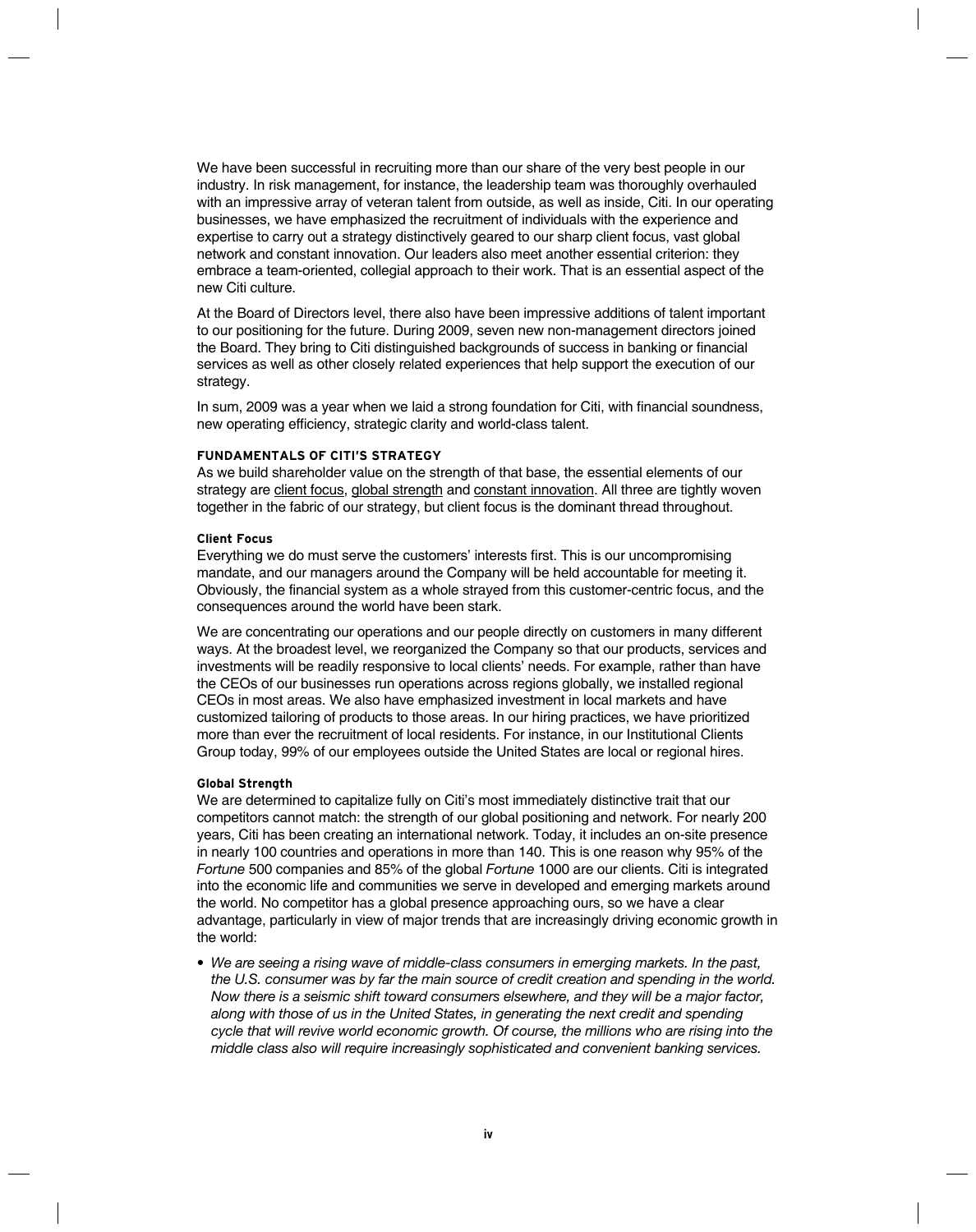- *• The United States, and almost all other significant economies, must have healthy export markets more than ever. No developed or emerging nation can rely on internal demand for strong growth nearly as much as in the past.*
- *• To compete, companies are becoming more and more multinational in their operations and marketing. This requires first-rate international banking capabilities.*
- All of us as individuals are in a very real sense becoming citizens of the world  $-$  in our *travel, education, communication, investment and spending. Social, political and economic forces are being compressed into a smaller and smaller globe in ways that are at once both powerfully creative and dangerously fragile. We all are profoundly affected by the complexity and intensity of this phenomenon.*

Citi, among all banking institutions, is uniquely qualified to meet the challenges of globalization for clients. Our Global Transaction Services (GTS) business, for example, provides unparalleled resources in trade finance, cash management, securities and fund services, and other specialties. Its global payment flows are as high as \$9 trillion per day. Within GTS, Citi continues to invest in technology for its global network and develop innovative solutions, including pre-paid, commercial cards and new online banking technology beyond traditional transaction management and reporting. GTS is also building out its Investor Services suite of solutions for the large, under-penetrated market for middle and back office outsourcing among a full range of investors.

Our Securities and Banking businesses serve clients with the combination of global reach, local experience, product scope and expertise that defines Citi. Our comprehensive trading and distribution platform operates via local trading desks in 75 countries, complemented by superior market-making capabilities and best-in-class origination. Our investment bank advised on many of the largest deals in 2009, ranking #3 in global completed M&A volume. Our focus on our clients' needs earned us Best Global Corporate and Institutional Bank honors from *Global Finance* magazine and our commitment to providing clients with intellectual capital and independent, insightful research earned us a top-four ranking in each major geography in *Institutional Investor's* highly regarded research poll.

Our Citi Capital Advisors business was restructured and streamlined into three asset classes and substantially all funds have outperformed their respective benchmarks. Our personalized wealth management platform, Citi Private Bank, advised more than one third of the world's billionaires through 60 offices located in 31 countries.

Our aspiration is to deliver on the promise that "a client of Citi anywhere is a client of Citi everywhere." Through our advantageous geographic positioning and our capabilities in virtual technology, we are not far from that goal.

# **Constant Innovation**

To be client-centric and globally competitive requires obsessive attention to innovation. Even at the height of the financial crisis, we knew we could not afford to abandon this priority, and we did not. Now, with strong fundamentals in place, we are able to expand our investment in this vital dimension of our businesses.

There are many initiatives that showcase Citi's lead role in banking innovation. For example, in Japan, our new "Ubiquity" bank branches offer a fascinating model of the high-tech innovations that clients everywhere are starting to expect from state-of-the-art banking services. Worldwide, we intend to deploy an integrated banking and cards platform that gives us a 360-degree view of our clients' needs and relationships with us. In addition, we are successfully developing mobile consumer banking in most markets. And the high-tech GTS platform, which spans the globe, points to one of the most important goals of innovation for us: to be *the* "digital bank of the future."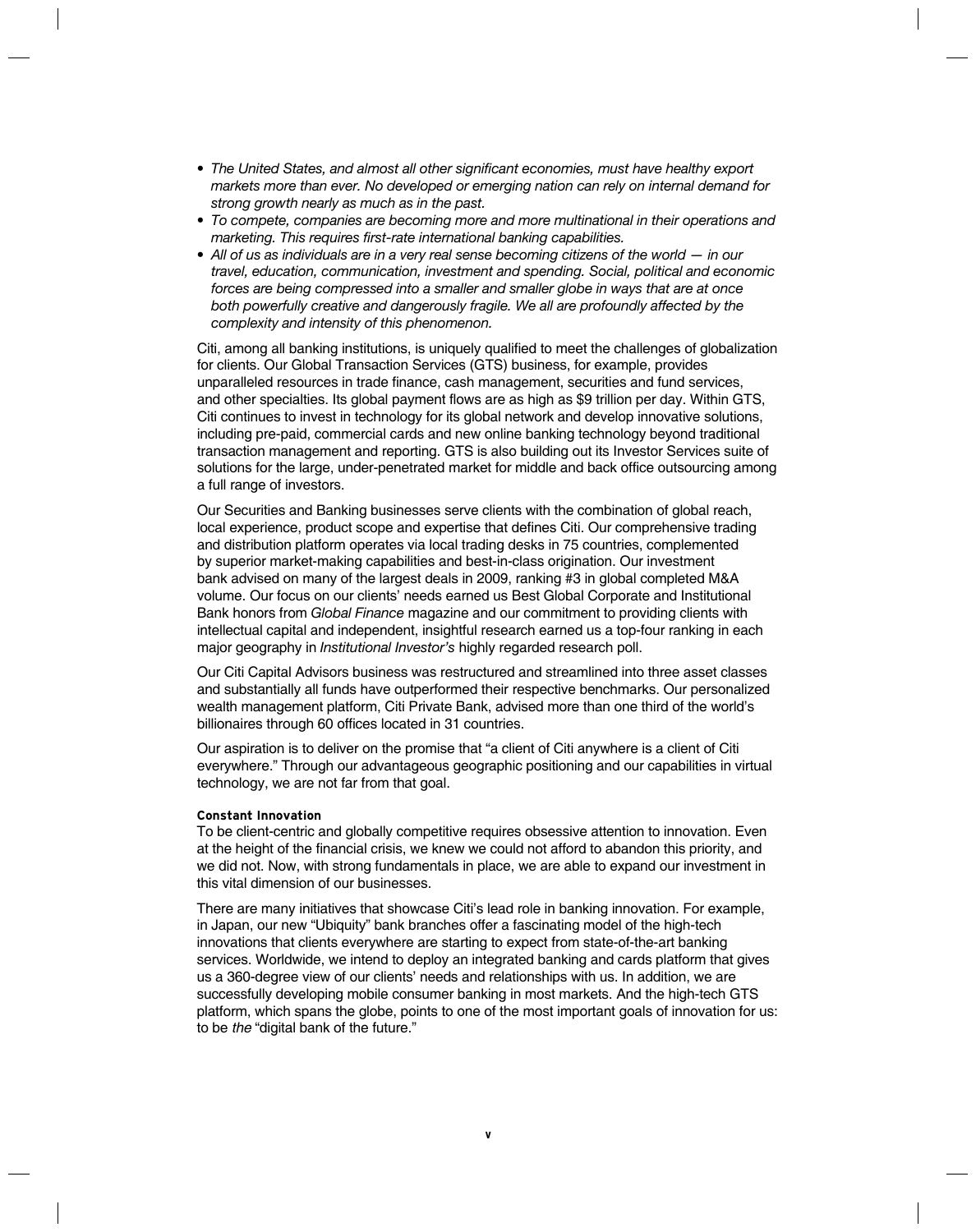In a world of constant change, our dedication to the practice of responsible finance and client centricity demands relentless innovation. It is a business imperative and a basic dynamic of the culture of the New Citi. The strength and scope of our global network enable us to scale up innovations quickly around the world. We can take a new product, service or technology in one country and readily integrate it into others.

Successful innovation plus our genuine client focus and unique global strength – together with the exceptional talent we have recruited or retained across our organization – are clear indicators of a bright future for Citi.

# **The Future**

The enormous long-term promise of Citigroup should be clear because we have made much progress with all the fundamentals, and because our operating businesses in Citicorp have maintained good revenue momentum. The key issues affecting short-term earnings are not internal but environmental: the cost of credit and job creation. They will determine when we can achieve sustained profitability.

Meanwhile, we are confident we can navigate whatever challenges we confront and still keep Citi in a position to capitalize on a turnaround in the economy. We believe we can do so by concentrating on these priorities in 2010:

- Preserving our high levels of capital, liquidity and reserves
- Mitigating credit costs
- Sustaining the momentum of our Citicorp operating businesses from their strong 2009 performances
- Continuing the reductions of assets in Citi Holdings
- Investing strategically in innovation and the Citicorp businesses that drive Citi's earnings potential
- Developing further our already leading global position, especially in emerging markets
- Maintaining and expanding our role as a constructive force in the world, shaping public policy debates and meeting economic and social challenges. All of this is important to our business interests but also is intrinsically the right thing to do.

# **Citi: A True Global Citizen**

### **The Debate on Financial Reform**

In playing a constructive role in public policy debates, the natural focus of Citi at this time is financial reform. We have spoken out on the need for change that will promote systemic safety in the United States and globally. We will continue to do so.

I believe reform must encompass changes in regulatory architecture that create a level competitive field for both banks and "shadow banks"; much more transparency in market transactions, especially over-the-counter derivatives; higher capital standards for systemically important institutions; effective controls over the risk profiles of financial firms; clear authority for the resolution of troubled institutions; and greater global coordination. In pursuing these objectives, naturally, we must be careful to preserve the absolutely essential role of the banking system in capital formation and global trade flows.

Our strategic and operating changes at Citi in 2008 and 2009 have been consistent with the direction in which such reforms would take the financial world. Not only have we overhauled risk management, reduced the size of Citi and focused our businesses squarely on client interests, but we also have exited much of our proprietary trading business, which today amounts to less than 2% of our revenue.

#### **Meeting Economic and Social Challenges**

In January of this year, I traveled to Haiti in the wake of the horribly tragic earthquake there. I wanted to visit the families of the five Citi colleagues who lost their lives, spend time with our people whose lives had been devastated and deliver medical supplies. Like everyone else who has witnessed the effects of this disaster, I was deeply moved by the human suffering everywhere I went.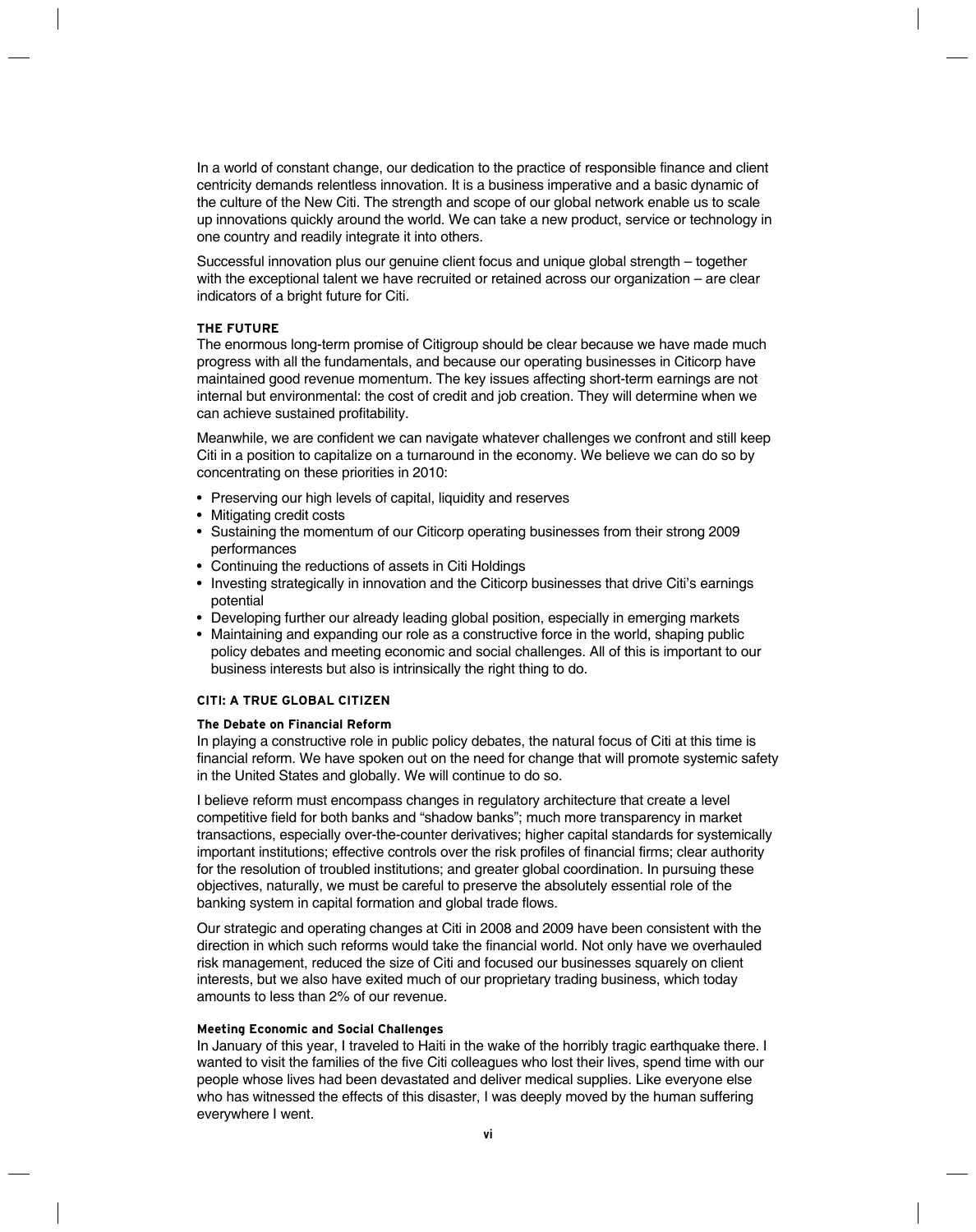At the same time, I was inspired by the courage and resolve of our colleagues, who reopened our operations in Haiti only 11 days after the quake. Our facilities had been almost totally destroyed, but our colleagues made it clear that they felt they had an obligation to provide services essential to the recovery effort and to the everyday lives of the people of Haiti. As a result, they overcame every obstacle, and Citi reopened more quickly than had seemed possible.

In the end, my trip was a poignant reminder of how important it is for us to understand the special responsibilities Citi has by virtue of our presence in numerous countries, large and small, rich and poor. We strive to demonstrate that sense of responsibility in various ways.

One of the most important priorities we had last year was to contribute to economic recovery in the United States. Citi has been one of the most active institutions in helping people avoid foreclosures on their mortgages. In fact, since the start of the housing crisis in 2007, we have helped 824,000 homeowners in their efforts to avoid foreclosure on mortgages totaling nearly \$98 billion. In addition, Citi has been one of the banks serving the largest number of borrowers under the federal Home Affordable Modification Program. Currently, we are helping over 1.6 million credit card members manage their card debt through a variety of forbearance programs.

Citi also is committed to providing small and mid-sized companies access to the credit they need to expand and hire. We furnished more than \$4.5 billion of new and renewed credit to small and mid-sized businesses in 2009. Citi is now working with the U.S. Department of the Treasury and the Small Business Administration on several initiatives expected to be launched in 2010.

During 2009, Citi provided \$439 billion in new credit in the United States. When we were in TARP, we deployed funds to help expand the flow of credit to U.S. consumers, communities and businesses through various initiatives that were supported by TARP capital. We also were the only bank to issue regular, detailed reports on how TARP capital was being deployed.

Further, Citi applies its business and philanthropic skills to some of the world's most pressing problems. Citi Microfinance, for example, works across our businesses, product groups and geographies to serve more than 100 microfinance institutions networks and investors in more than 40 countries. One is Bangladesh, where Citi Dhaka helped arrange a syndicated loan for \$21.7 million for BURO, a not-for-profit that is one of the fastest-growing microfinance institutions in Bangladesh. BURO serves more than 700,000 customers, 99% of whom are women. The Citi-arranged local currency loan will support the expansion of micro-lending to small farmers and marks the first time that a syndicated loan has been structured for a microfinance institution solely in support of the agricultural sector in Bangladesh.

The Citi Foundation invests in non-governmental organizations committed to the economic empowerment of low-income households and looks for ways its grants can foster innovative solutions and produce sustainable and measurable impact. Key results it seeks from its grant making include increasing the number of microentrepreneurs, growth of small businesses that create jobs, helping consumers accumulate and preserve assets through savings and homeownership, and increasing the number of college graduates. The Citi Foundation was selected to receive the 2010 Community Reinvestment Award for its support of the Self Employment Tax Initiative, a national demonstration sponsored by the Corporation for Economic Development to test the delivery of no-cost, high-value, financial counseling and business development services to low-income entrepreneurs as part of the U.S. annual income tax filing process. This award honors the work of financial institutions advancing innovation in financial services and financial education.